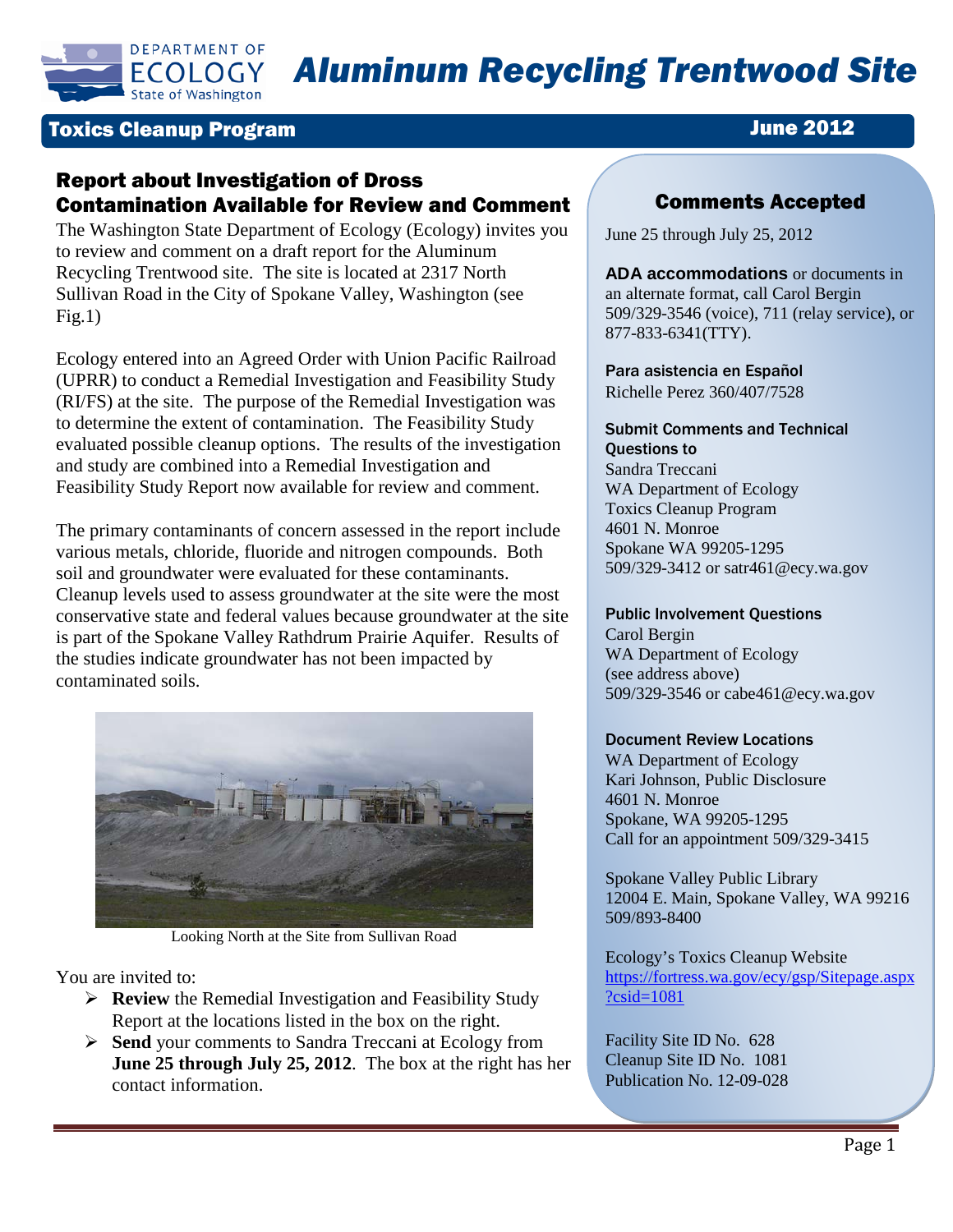Aluminum Recycling Trentwood lies northeast and across the river from the Spokane Valley mall, several businesses and two hotels. Center Place community center, Mirabeau Meadows Park and Mirabeau Springs are also across the river to the west. A park lies adjacent to the site on the south, and hiking trails are found near the site and adjacent to the property.

Beginning in 1979, the site was used to process and store aluminum materials. There are two types of aluminum processing, primary and secondary. Primary processing puts bauxite ore through a multi-phase process to create aluminum. The byproduct of primary processing is white dross.

Secondary processing uses scrap aluminum and/or white dross to create aluminum by adding sodium and potassium chloride salts. The byproduct of secondary processing is black dross. White dross contains high aluminum content while black dross contains high levels of chloride, fluoride, and nitrate. Dross can be used in the production of aluminum sulfate, which also produces a solid byproduct.

The site was used to recycle aluminum cans and white dross into secondary aluminum that was sold. One pile of dross material was removed from the site in approximately 1986.

The other stockpile on-site was thought to contain only white and black dross, but the RI results indicate that the majority of the stockpile consists of aluminum sulfate and mineral oxides from aluminum sulfate production that occurred after approximately 1986. The amount of material in the stockpile is estimated at 70,000 cubic yards and covers nearly three acres, including property owned by UPRR, Pentzer Venture Holdings, Department of Transportation, and Department of Parks.

The Spokane Regional Health District completed an assessment of the property in February 2008 and ranked the site a two on Ecology's Hazardous Sites

Site Overview<br>Aluminum Recycling Trentwood lies northeast and <br>List. The Hazardous Sites List is a record of contaminated sites throughout the state that are ranked on a scale of one to five. One represents the greatest potential threat to human health and the environment; five represents the least potential threat.

# Cleanup Alternatives Evaluated

Initially five alternatives were considered for cleanup of soil at the site. These included no action, capping of contaminated soil, relocating the stockpile and capping the adjacent property, removal of the stockpile and off-site disposal and recycling or reusing the stockpile material.

Three of these alternatives were evaluated in more detail:

Alternative 1: Capping a Combined Stockpile in Place. Stockpile material from the adjacent Department of Transportation and Parks Department properties would be consolidated into the main stockpile. The combined stockpile would be graded and capped with a protective membrane that would prevent rain, snow, airborne materials, humans, and wildlife from coming into contact with the contaminated soil.

Alternative 2: Stockpile Relocation and Capping. The Stockpile material would be moved to an adjacent Union Pacific Railroad property and capped. Moving the material to this new location would create a new landfill that would be subject to several regulatory laws and permits.

Alternative 3: Removal of the Stockpile to an Off-Site Landfill. The stockpile would be moved to an off-site landfill permitted to accept this waste.

A preferred alternative is under discussion by Union Pacific Railroad. Any chosen alternative will be based on the detailed analysis of the site. Data indicate the stockpile is stable, is not impacting groundwater, and has a low possibility of leaching contaminants into the groundwater.